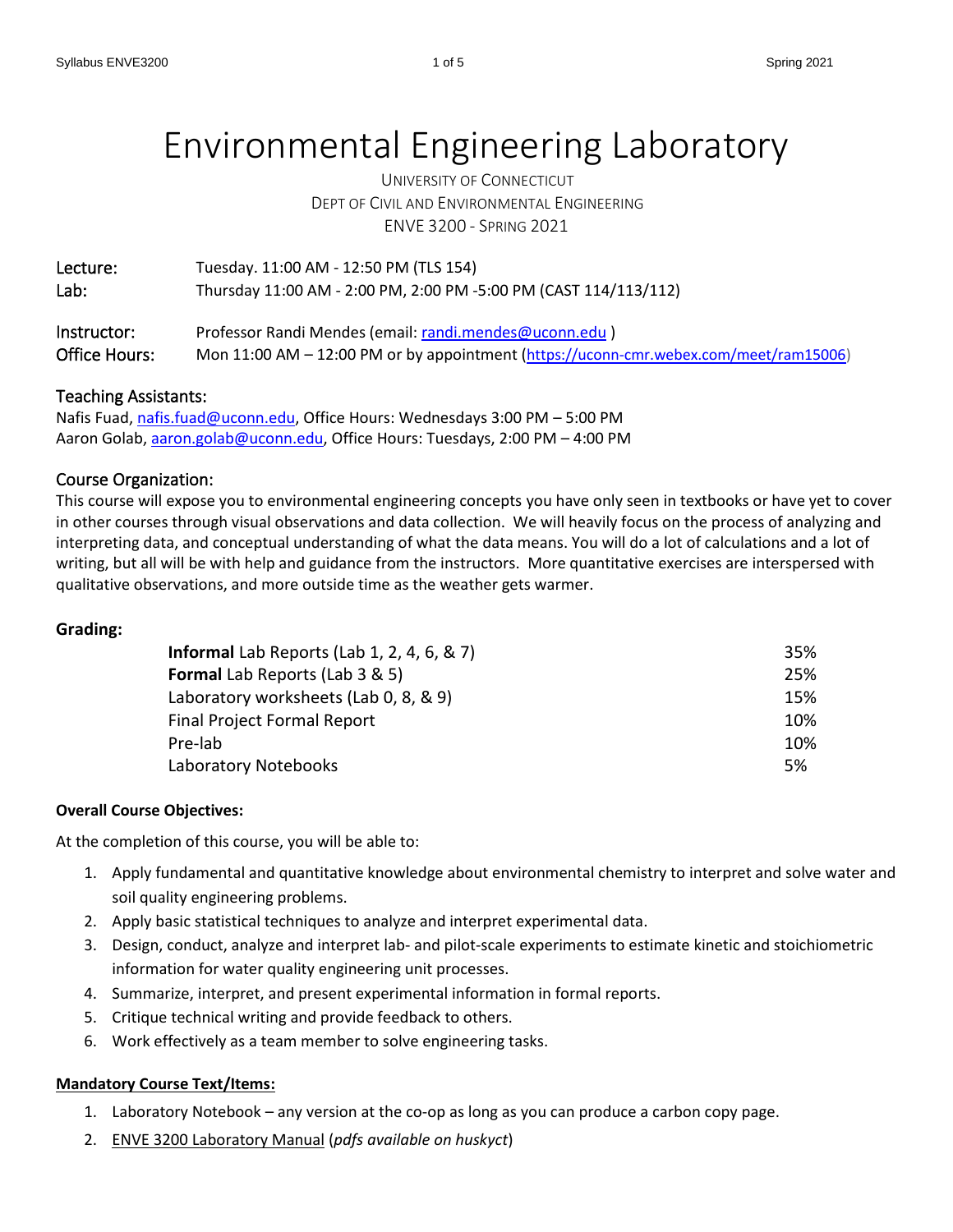Syllabus ENVE3200 3021 2 of 5 Spring 2021 **Lab Reports:** The report-writing efforts will involve a buildup of report writing components (informal lab reports) that will lead to the synthesis of a well-written, flowing formal lab report with all sections linked together smoothly. A FULL data analysis and presentation must be performed for all reports. All reports (worksheets, informal, and formal) are due online via HuskyCT or to the TA at the beginning of the laboratory class, Thursday. Students will be allowed to resubmit formal reports, addressing edits, for regrades.

**Worksheets (50pts):** Worksheets will be provided for some labs in which neither an informal nor formal report will be completed. However, data analysis is still expected.

**Informal Reports(50pts):** Informal lab reports will focus on aspects of the formal report writing. As a reminder, these reports still require data analysis. A portion of the informal lab report grade will be assigned for highquality data presentation and overall report organization

**Formal Reports(70pts):** Formal lab reports will be required for some of the labs in this class. A formal lab report should cover: Introduction (Relevant Theory with Objectives stated), Methodology, Results, Discussion, References, Tables/Figures and necessary Appendices as described in more detail in the *Report Guide* handout. Reports will be graded on both technical content and editorial quality.

**Lab Notebooks(5pts):** The laboratory notebook is an essential document for any experimental work, used to record ideas, plans, methodology/procedure in addition to data. Notes should be clear, concise, and neatly recorded (see Kanare (1985), Writing the Laboratory Notebook (ACS), as a guide). Due to COVID limiting our total and time capacity, the following components title, purpose, materials, and methods (see Report Guide Handout) are expected to be completed before the lab period. Your name must be on every page of your notebook. The TA's or instructor will check and give a grade for the lab notebooks at the start of every lab.

**Pre-Labs(10pts):** Pre-labs will be due Wednesday evening and submitted through HuskyCT. These pre labs will cover information learning during Tuesday lecture as well as the lab for that week.

**Final Project(100pts):** The final project will task you to investigate a problem of interest and utilize the various analytical procedures learned throughout this course as well as others discovered through your own research to develop a protocol for measuring the parameter of interest. Aspects of this report will be due throughout the term.

**Quizzes(5pts):** Quizzes will occur throughout the term and will roughly cover about 2 labs each.

\*For full breakdown of deadlines and course schedule below.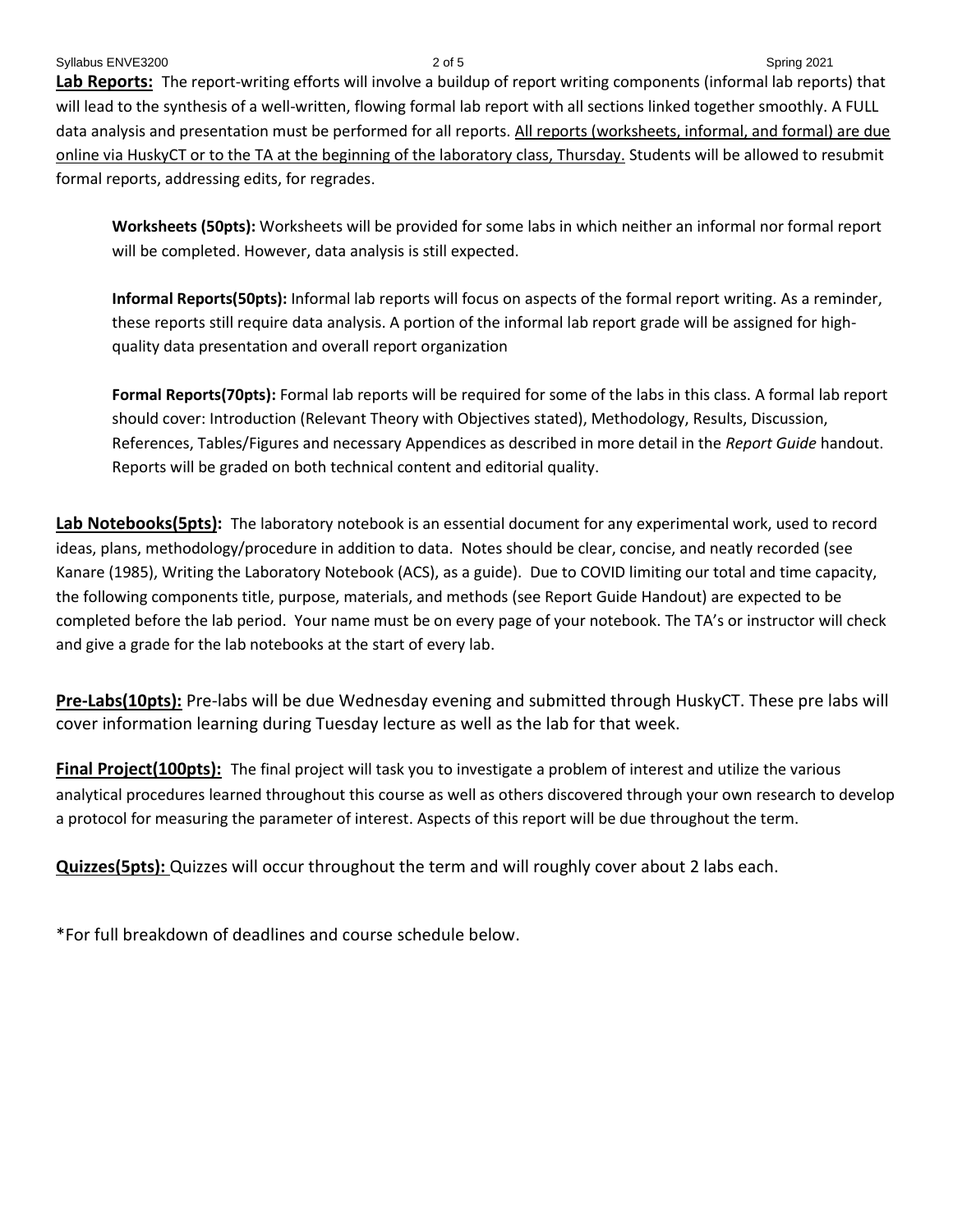- 1. Sawyer, C.N., P.L. McCarty, G.F. Parkin (2003) Chemistry for Environmental Engineering and Science. 5<sup>th</sup> Edition, McGraw-Hill, 752 pp.
- 2. Robinson, M.S., Stoller, F.L., Costanza-Robinson, M.S., Jones, J.K. (2008) Write Like a Chemist. Oxford, New York.
- 3. Skoog, D. A.; West, D. M.; Holler, F. J. *Fundamentals of Analytical Chemistry*; 7 ed.; Saunders College Publishing: New York, NY, 1996, pp 870.
- 4. Mihelcic, J.R.; J.B. Zimmerman. Environmental Engineering Fundametals, Sustainability, Design. John Wiley & Sons, Hoboken,NJ, 2010, pp 695.
- 5. Reynolds, T. D.; Richards, P. A. Unit Operations and Processes in Environmental Engineering; 2 ed.; PWS Publishing Co.: Boston, MA, 1996, pp 798.
- 6. Jenkins, D.; Snoeyink, V. L.; Ferguson, J. F.; Leckie, J. O. Water Chemistry, Laboratory Manual; 3 ed.; John Wiley & Sons: New York, NY, 1980.
- 7. Snoeyink, V. L.; Jenkins, D. Water Chemistry; 1 ed.; John Wiley & Sons: New York, NY, 1980, pp 463.
- 8. Droste, R. L. Theory and Practice of Water and Wastewater Treatment; John Wiley & Sons, Inc.: New York, NY, 1997, pp 800.
- 9. American Water Works Association. Water Quality and Treatment; 4 ed.; Mc-Graw-Hill, Inc.: New York, NY, 1999, pp 1194.
- 10. Standard Methods for the Examination of Water and Wastewater; 19 ed.; Eaton, A. D.; Clesceri, L. S.; Greenberg, A. E., Ed.; American Public Health Association: Washington, DC, 1995.
- 11. Huckin, T. N. and L. A. Olsen. 1991. Technical writing and professional communication. McGraw-Hill, Inc., New York, NY.
- 12. Kanare, H.M. (1985) Writing the Laboratory Notebook. American Chemical Society, Washington, D.C. *especially Ch. 5 & 6*.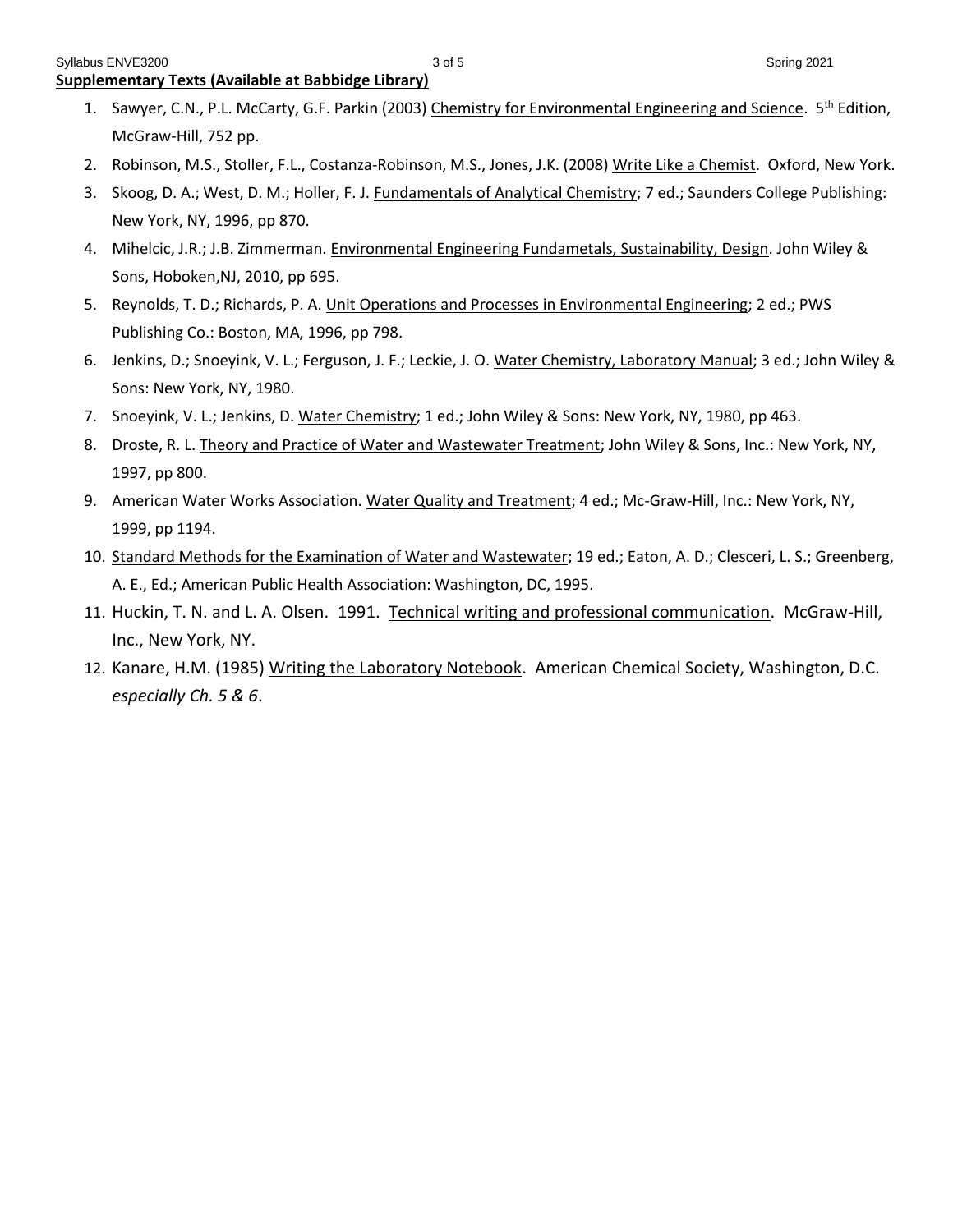# **Course Calendar**

| Section 1:   | 11:00 AM - 12:30 PM                  | $2:00$ PM $-3:30$ PM |
|--------------|--------------------------------------|----------------------|
| Section 2:   | $12:30 \text{ PM} - 2:00 \text{ PM}$ | 3:30 PM - 5:00 PM    |
| $\mathbf{a}$ |                                      | _ _ . _              |

**\*\* Both sections will meet from 11-2 or 3-5 but in their designated meeting locations**

|                                        | <b>Date</b> | Lecture<br><b>Topic</b>                    | <b>Meeting</b><br><b>Location</b>  | <b>Date</b> | Lab<br><b>Section</b>  | Lab                                                          | <b>Meeting</b><br><b>Location</b> |  |
|----------------------------------------|-------------|--------------------------------------------|------------------------------------|-------------|------------------------|--------------------------------------------------------------|-----------------------------------|--|
| Week<br>1                              | 19-Jan      | Introduction,<br>Overview, Stats<br>Review | Online                             | $21$ -Jan   |                        | Lab 0: Excel Stats Lab                                       | Online                            |  |
| <b>Week</b><br>$\overline{2}$          | 26-Jan      | Data Presentation<br>& Lab Intro           | Online                             | 28-Jan      |                        | Lab 1: Gravimetric data lab                                  | Online                            |  |
| <b>Week</b><br>3                       | 2-Feb       | Data Quantification                        | <b>TLS 154</b>                     | 4-Feb       | Section 1<br>Section 2 | Lab 2: Safety Training &<br><b>Standard Curve generation</b> | <b>CAST 115</b>                   |  |
| Week                                   | 9-Feb       | Alkalinity; titrations                     | <b>TLS 154</b>                     | 11-Feb      | Section 1              | Lab 3: Alkalinity, Coagulation<br>and Flocculation**         | <b>CAST 115</b>                   |  |
| 4                                      |             |                                            |                                    |             | Section 2              | Peer Review Lab Report 2 **                                  | <b>CAST 117</b>                   |  |
| <b>Week</b>                            |             | Lab Report Writing                         | <b>TLS 154</b>                     | 18-Feb      | Section 1              | Peer Review Lab 3 Report **                                  | <b>CAST 117</b>                   |  |
| 5                                      | 16-Feb      |                                            |                                    |             | Section 2              | Lab 3: Alkalinity, Coagulation<br>and Flocculation**         | <b>CAST 115</b>                   |  |
| <b>Week</b><br>6                       | 23-Feb      | Alkalinity<br>calculations                 | <b>TLS 154</b>                     | 25-Feb      |                        | Calculations                                                 | <b>ROWE 122</b>                   |  |
| <b>Week</b><br>$\overline{\mathbf{z}}$ | 2-Mar       | Biological<br>Treatment                    | <b>TLS 154</b>                     | 4-Mar       |                        | Lab 4: BOD Demo Lab                                          | <b>ROWE 122</b>                   |  |
| Week<br>8                              | 9-Mar       | <b>Chemical Oxidation</b>                  | <b>TLS 154</b>                     | 11-Mar      | Section 1<br>Section 2 | Lab 5: Chemical Oxidation                                    | <b>CAST 115</b>                   |  |
| <b>Week</b>                            |             |                                            |                                    |             | Section 1              | Lab 6: Adsorption**                                          | <b>CAST 115</b>                   |  |
| 9                                      | 16-Mar      | Adsorption                                 | <b>TLS 154</b>                     | 18-Mar      | Section 2              | Project Peer Review**                                        | <b>CAST 117</b>                   |  |
|                                        |             | Adsorption                                 |                                    |             | Section 1              | Project Peer Review**                                        | <b>CAST 117</b>                   |  |
| <b>Week</b><br>10                      | 23-Mar      | calculations                               | <b>TLS 154</b>                     | 25-Mar      | Section 2              | Lab 6: Adsorption**                                          | <b>CAST 115</b>                   |  |
| Week<br>11                             | 30-Mar      | Chlorination &<br>Calculations             | <b>TLS 154</b>                     | 1-Apr       | Section 1<br>Section 2 | Lab 7: Chlorination Lab                                      | <b>CAST 115</b>                   |  |
| Week<br>12                             | 6-Apr       | Stream Lab<br>(Nafis Fuad)                 | <b>TLS 154</b>                     | 8-Apr       | Section 1<br>Section 2 | Lab 8: Stream Lab                                            | TBA                               |  |
|                                        |             |                                            | Spring Break (April 11 - April 17) |             |                        |                                                              |                                   |  |
| <b>Week</b><br>13                      | 20-Apr      | Soil Analysis<br>(Cody Exley)              | Online                             | 22-Apr      |                        | Lab 9: Soils                                                 | Online                            |  |
| <b>Week</b><br>14                      | 26-Apr      | <b>Final Projects</b>                      | Online                             | 28-Apr      |                        | <b>Project Meet Time</b>                                     | Online                            |  |
| Reading Week (April 29 - May 2)        |             |                                            |                                    |             |                        |                                                              |                                   |  |